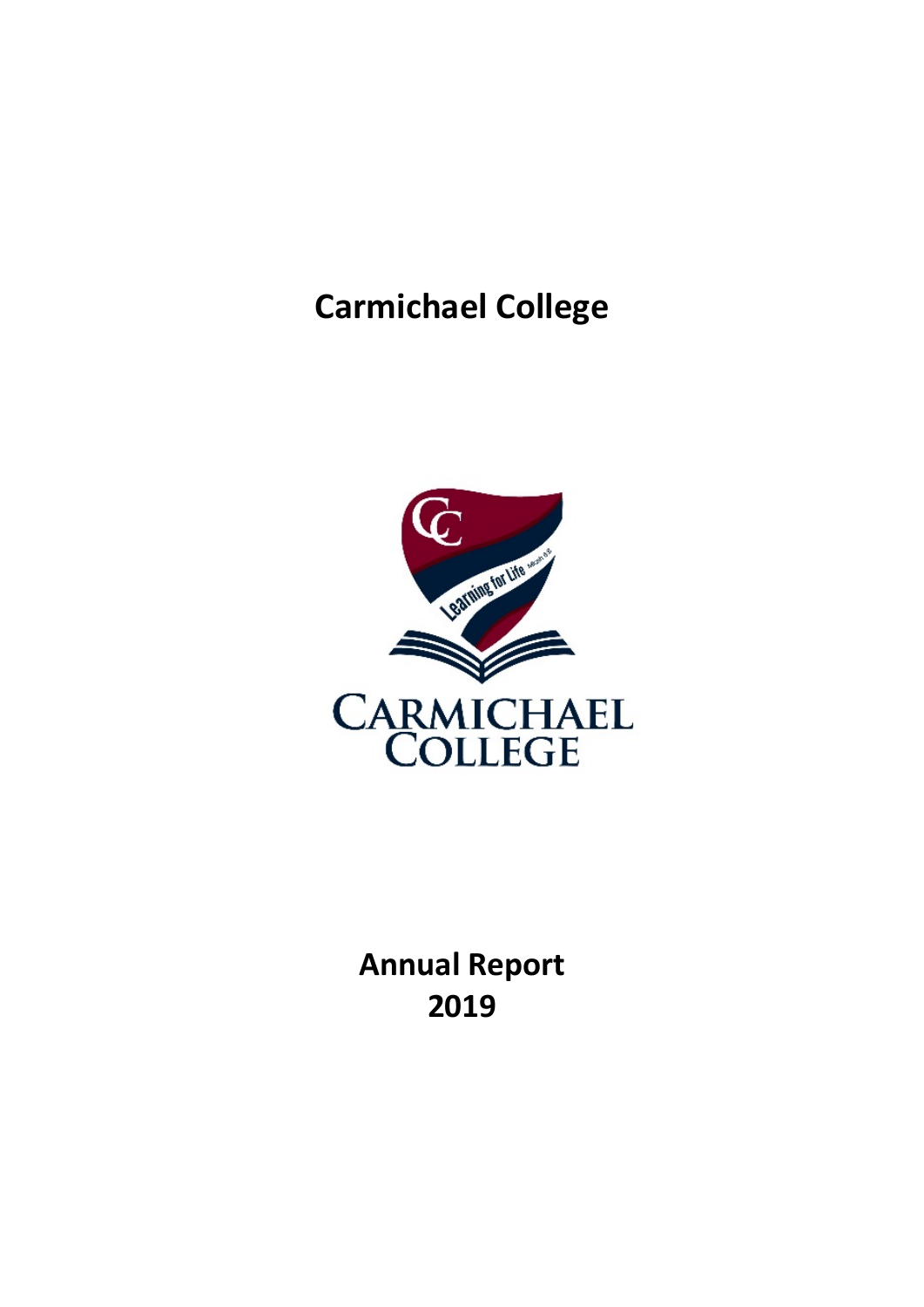# Carmichael College

# Annual Report 2019



Postal Address 793 Oakey Flat Road, Morayfield, QLD 4506 Telephone 07 5431 1200 Fax 07 5302 6446 Webpages www.carmichael.qld.edu.au and https://www.myschool.edu.au

Contact Person Margot Pinel

I present to you the annual report for Carmichael College 2019. This report provides a snapshot of the significant events and achievements of our College throughout the year of 2019, and the commitment to our College Vision of an - Excellent Education, Intentional Pastoral Care and Connected Community.

We commenced 2019 with 303 enrolments. We also made the decision to dispense with composite classes moving forward after 2019. The College has enjoyed steady growth and is no longer in a position to rely on composite classes, though they are very effective.

This year we welcomed five new teachers to the Carmichael fold. This was to meet the demands of increasing enrolments.

2019 was also the year prior to the commencement of secondary, and a great deal of preparation was necessary before it's commencement.

#### *Excellent Education*

In 2019 our focus was further development of our Philosophical Framework, continued professional learning in our Signature pedagogy – R2L and further development and training in Visible Learning (Hattie). These evidence-based approaches are foundational to not only literacy development but excellent teaching and learning practices.

Carmichael College underwent a School Review through Independent Schools Queensland. This school review was instrumental in preparing Carmichael College for the next stage of growth as the College prepares for secondary.

Compliance and consistency were hallmark terms used in the delivery of all professional learning. i.e. one in, all in. This has been important from curriculum offerings right through to extra-curricular activities.

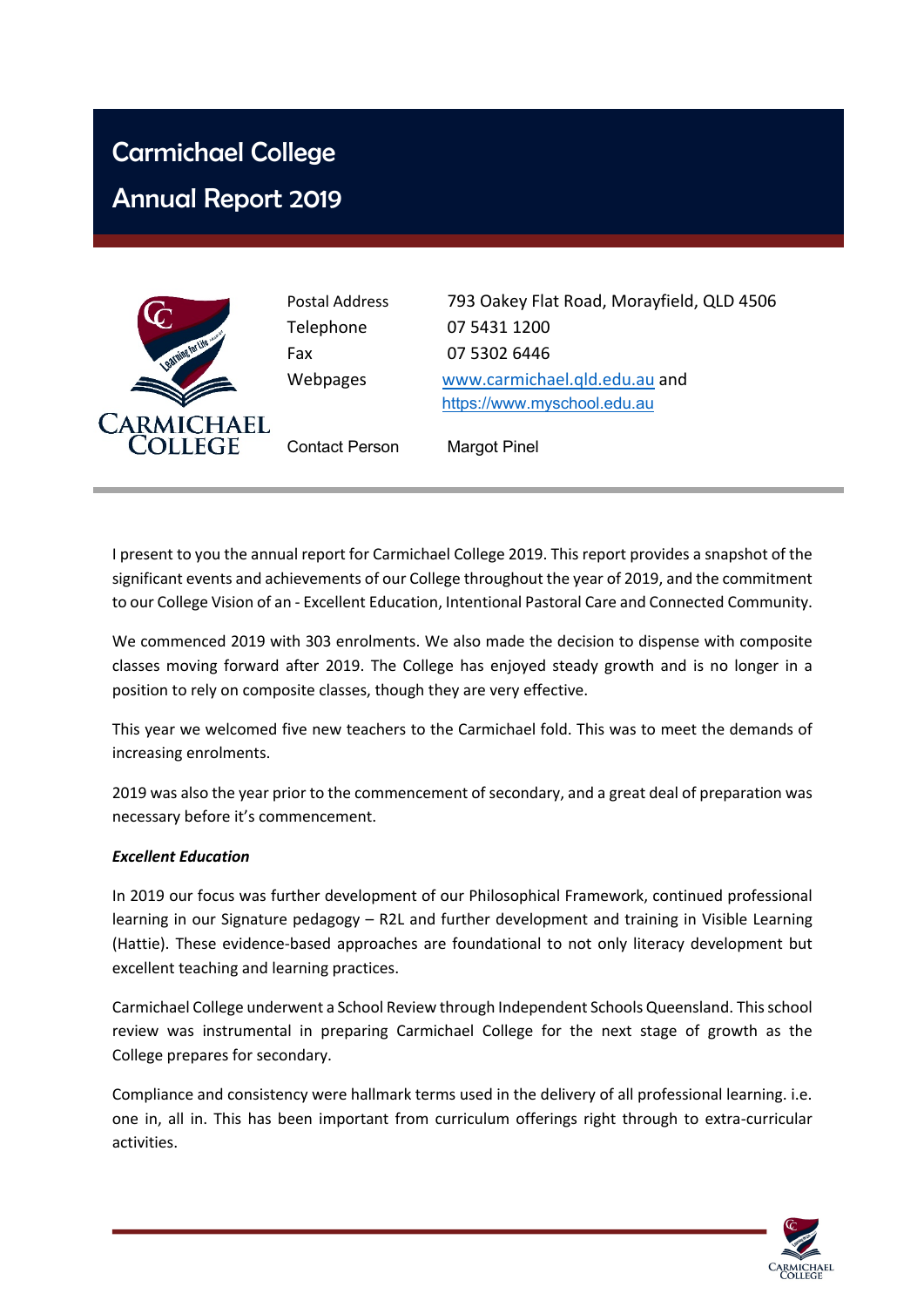Professional learning in 2019 were developed in line with the college Improvement plan and feedback from staff performance reviews. Funding was targeted to these areas. There was a focus on phonics in the lower years in line with R2L training.

Particular professional learnings this year were;

- R2L Prepare to read and detailed read for new staff
- Visible learning Learning Intentions, Success criteria
- Child protection
- Workplace, Health and Safety
- First Aid
- NCCD training
- LEM phonics
- Created for Community
- Authentic assessment
- **STEM**

Carmichael College was also part of a STEM research program which commenced this year with finalisation of the program in 2020. This was an exciting opportunity to visit other schools and determine priorities for Carmichael College.

We continue to engage in professional relationships with ISQ, QCAA and Nundah State School to ensure the successful implementation of our professional learnings.

Building commenced on our Admin building, secondary classrooms, multipurpose court – catering for basketball, tennis, volleyball and netball. These facilities will open in 2020.

#### *Intentional Pastoral Care*

Intentional pastoral care is essential in a Christian school community. Our Devotional program, including Chapel continues to build an enjoyment and understanding of the Bible and the importance of the gospel message for our students. Our 3- year Chapel program is complete and a new series will be formulated in 2020. Families enjoy the opportunity of seeing their children singing and dancing to praise songs and receiving our Fruit of the Spirit awards. Devotional groups for boys and girls in year 6 also formed part of a Devotional program.

Learning Enrichment remains vital in supporting students in our college. Differentiation plans reflect the needs and support required by students. Students verified and students identified in our NCCD data, also received support within the classroom and externally if required. We continued to work closely with External Agencies in ensuring our students needs were being met.

Behaviour management was a focus as our enrolment numbers continue to increase rapidly. A new system was introduced for the recording and monitoring of incidents. This has enabled tracking of students and problematic behaviour and timely intervention when needed. Separation of play spaces has become more intentional due to student numbers.

Buddy programs between higher and lower grades occur regularly and build a sense of community and care amongst the students.

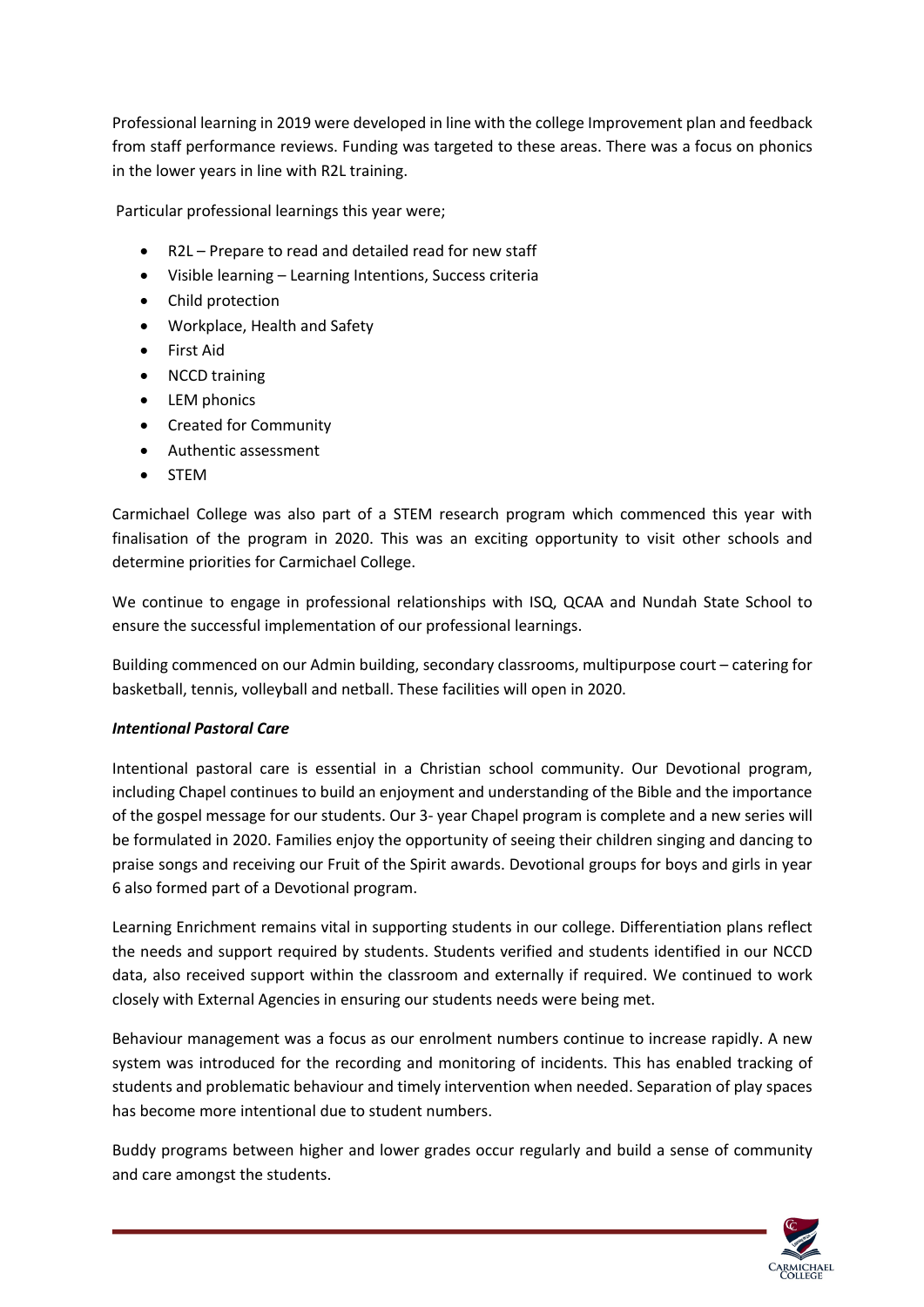#### *Connected Community*

This year our Information Evening at the beginning of the year was well attended and reflected the growing number of children in the school. In second term, we held our very first Information Evening for secondary and this too was well attended.

We continue to reach parents through various communication platforms such as our Families page, newsletters, notes, classroom notes, Chapel, and other community events. We began to put our newsletter on our Families page as less parents engaged with their emails than with social media.

As is our practise, we continued with key events during the year. Sporting carnivals, Family Fun Day, Mother's Day Brekky and Dad's Big Night Out, Book Week and our Christmas Chapel. This is a wonderful opportunity to connect with families. Sausage sizzles are a staple!

Having a strong sense of community here at Carmichael unites us, and helps us all to feel part of something important. It provides opportunities for our families to connect with other people, support other people and feel secure .

We believe that teaching and learning happens best in partnership with our families.

Yours in Christ,

Margot Pinel

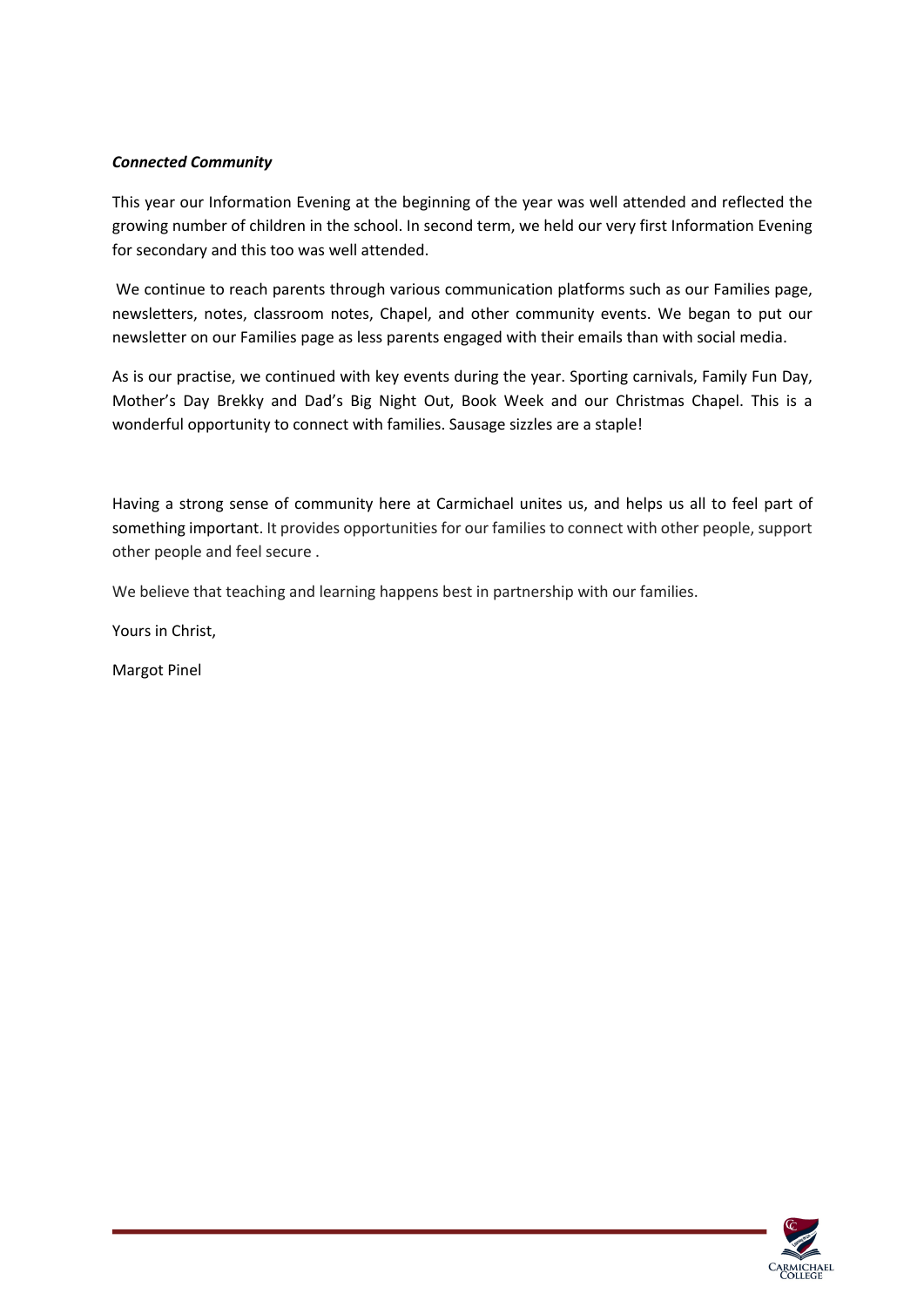### Contextual Information

#### **School Sector:**

Independent

#### **School's Address:**

793 Oakey Flat Road, Morayfield, QLD 4505

#### **Total Enrolments:** (as reported in the Commonwealth Census Data August, 2019)

303

#### **Year Levels Offered:**

P-6

#### **Co-educational or Single Sex:**

Co-educational

#### **Characteristics of the Student Body:** (as reported in the Commonwealth Census Data August, 2019)

166 Male students, 137 Female students

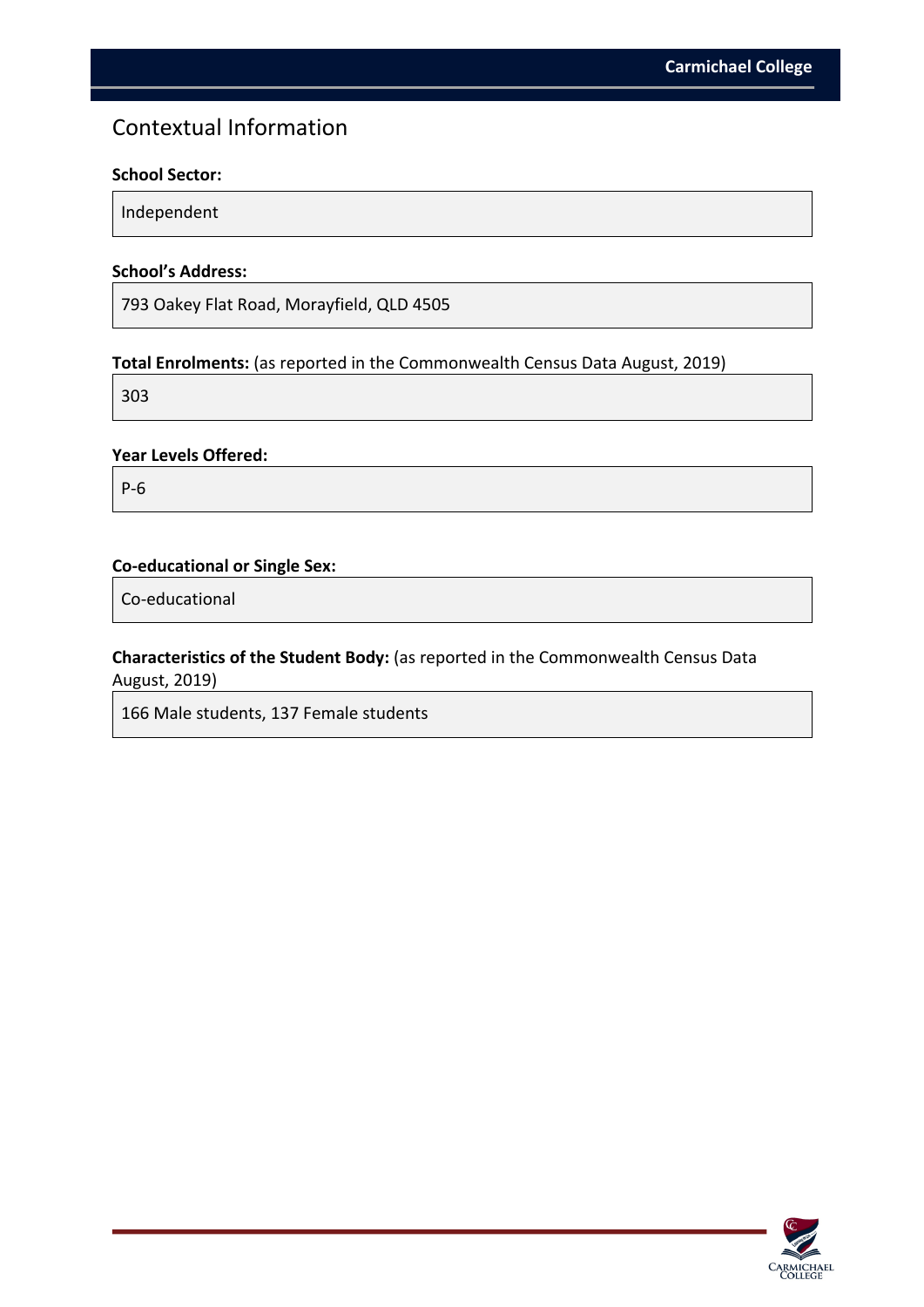| $\cdots$<br><b>Curriculum and College Offerings</b>                               | Year<br><b>Levels</b> |
|-----------------------------------------------------------------------------------|-----------------------|
| Devotional and Chapel Program                                                     | $P-6$                 |
| Australian Curriculum subject offerings                                           | $P-6$                 |
| Reading to Learn                                                                  | $P-6$                 |
| <b>Instrumental Music Program</b>                                                 | $4-6$                 |
| <b>Great Teachers = Great Results - STEM</b>                                      | $P-6$                 |
| Language - Chinese                                                                | $P-6$                 |
| Sporting Schools - Soccer, Swimming, Athletics                                    | $P-6$                 |
| Carnivals - Swimming, sporting                                                    | $P-6$                 |
| Gala Days boys and girls - cricket, touch football, soccer                        | $4 - 6$               |
| <b>Excursions and Incursions</b>                                                  | $P-6$                 |
| Camping program                                                                   | $3 - 6$               |
| Community Activities - Family Fun Day, Mother's Day and Father's Day              | $P-6$                 |
| Private Lessons - Violin, Guitar, Piano, Drums, After School Roar Football Clinic | $P-6$                 |
| <b>Extra Curricula Activities</b>                                                 | $P-6$                 |
| <b>ANZAC Service</b>                                                              | $P-6$                 |
| Childcare and OSHC Adjacent to College                                            |                       |

#### **Distinctive Curriculum Offerings and Extra-Curricula Activities:** (at a glance)

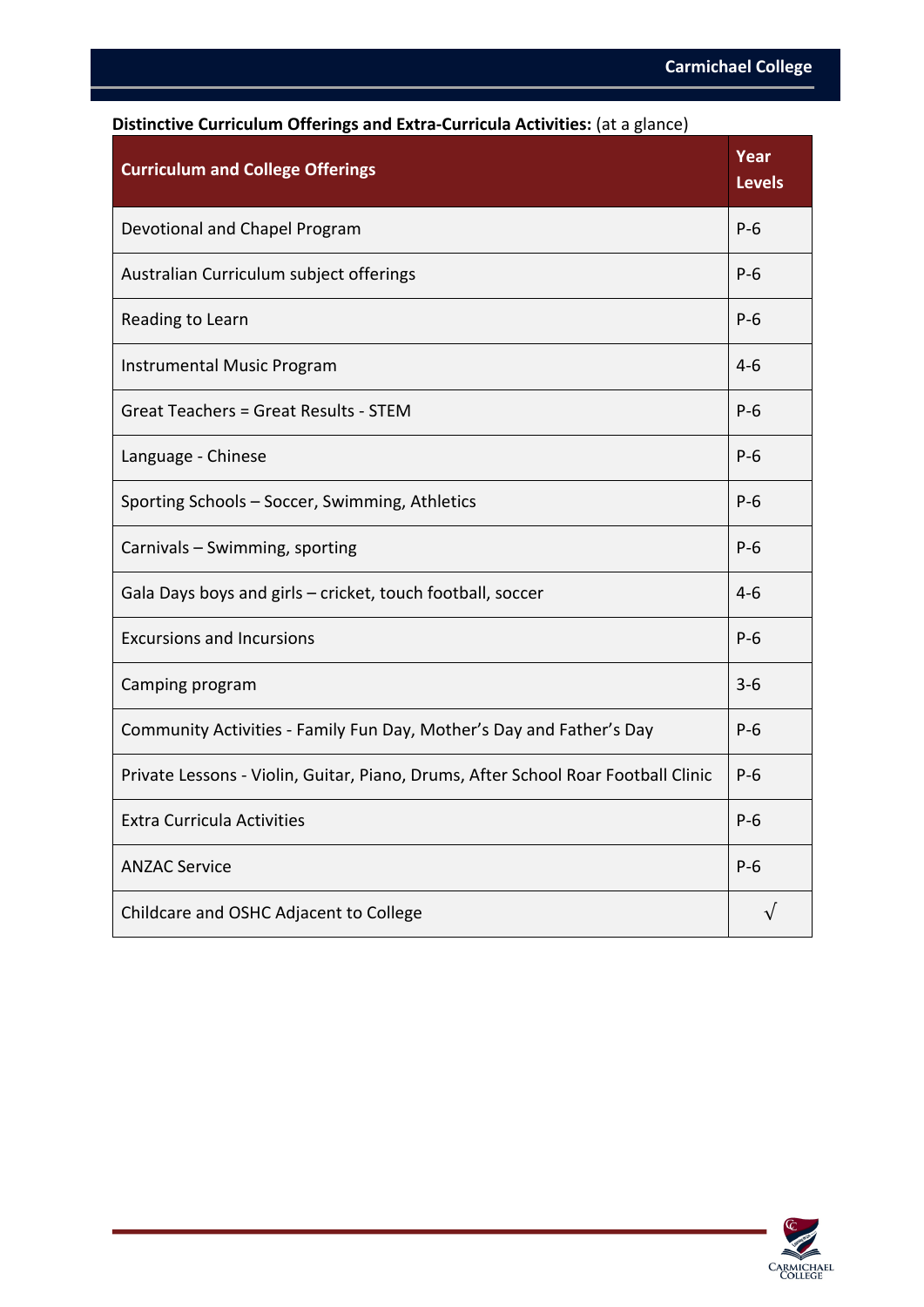#### **Carmichael College Snapshot**

Our Vision Statement forms the basis for our Biblical and Philosophical teaching and learning framework at Carmichael College.

*The Vision of Carmichael College is to enrich minds through excellent education, transform hearts for Christ and serve in our community.*

This Vision statement is represented in a threefold approach:

- **Excellent Education**
- Intentional Pastoral Care
- Connected Community

*Excellent Education* – We believe excellent education occurs when the environment the students are learning in is supportive but challenging, relational and respectful, visible and explicit and where students can exceed their own expectations. Carmichael College is committed to implementing the Australian Curriculum as our core content. Our pedagogical approach, based on our signature pedagogy, "Reading to Learn", ensures that learning is made explicit for all students, and learning intentions are clear. There are opportunities for practice and re-learning and feedback is welcomed. A classroom that is successful is a classroom where mistakes can be made as a process of learning and where students can feel safe to do so.

*Intentional Pastoral Care -* Pastoral Care encompasses three important elements:

- 1. emotional support
- 2. behaviour management and
- 3. structured curriculum time for social, service and spiritual development

Pastoral Care is central to the ethos of Carmichael College. Based on the Gospel of God's unconditional love in Christ, it permeates all aspects of school life and builds genuine community. **Programs**

Pastoral Programs at Carmichael College include, but are not limited to, the following:

- College Devotional Program (Prep 6)
- Behaviour Management Plan
- Restorative Justice Process
- Bullying Management
- Critical Incident Management
- "My Life Rulz" Program
- Learning Assistance/Enrichment Programs
- Chapel
- Student Leadership Program/Devotional Programs
- Affirmations  $-$  in words and through award systems

*Connected Community* – Carmichael College is committed to strong communication links between school and home. This is done through a variety of modes and mediums. Families are encouraged to partner with us in the education of their children. Various community events are held throughout the year, and our weekly Chapel is well supported by parents. Parents often like to help out in our classrooms. Our Families page is updated regularly and our College newsletter is published fortnightly.

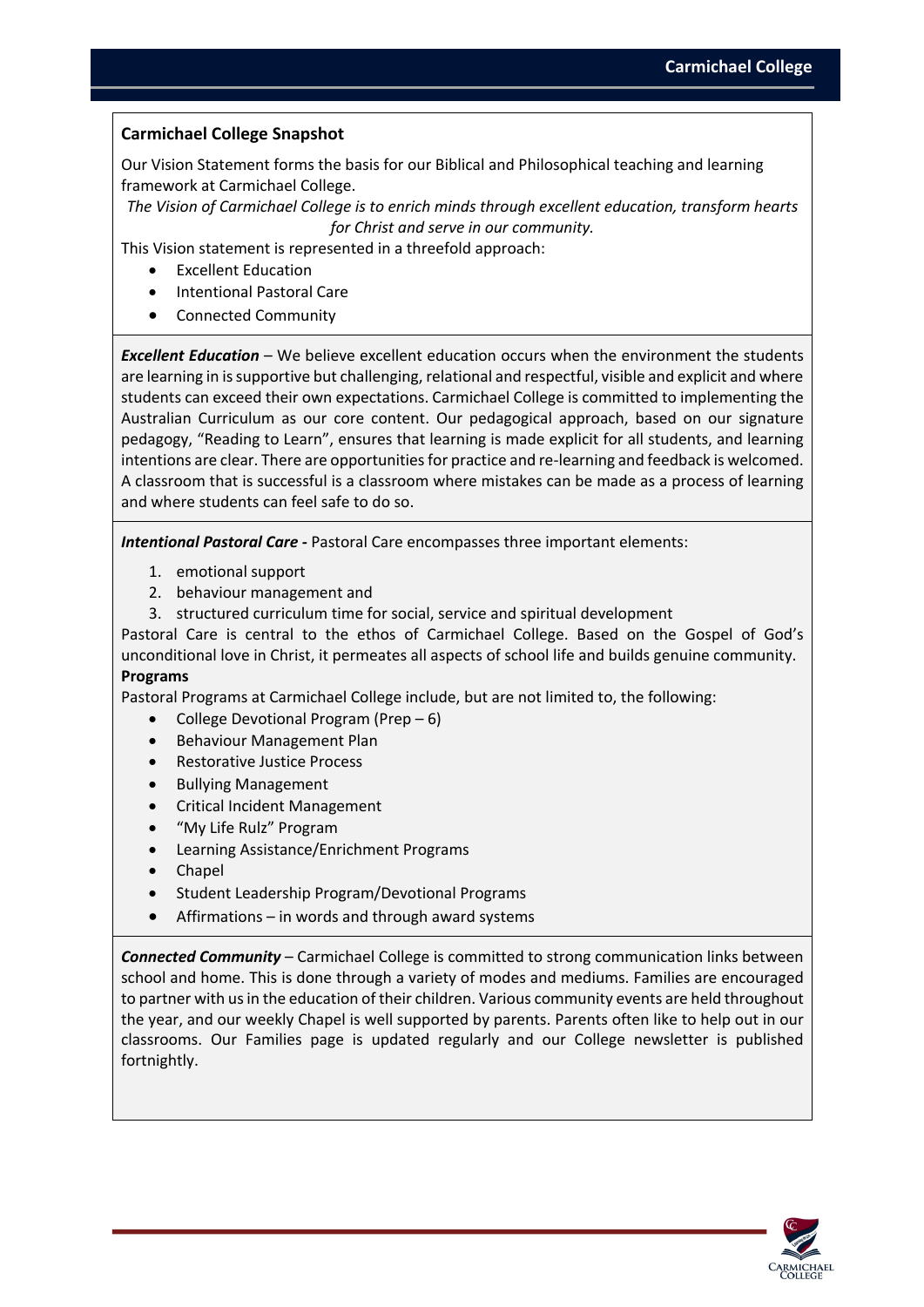#### **Full-Time Equivalent Enrolments Relating to Recurrent Income and Capital Expenditure:**

#### *Interpreting School Financial Information*

The following table and charts summarise the recurrent and other income of the selected school together with its capital expenditure for the calendar year. Where data are available for a minimum of three consecutive calendar years, total cumulative capital expenditure for those years will be displayed. Caution should be taken in using the information presented below when making direct funding comparisons between schools. The financial resources available to schools are directly influenced by the nature of the school (including its location and profile), its programs and its operations.

| Net Recurrent Income 2019                                            | Total (\$)  | \$ per Student |
|----------------------------------------------------------------------|-------------|----------------|
| Australian Government Recurrent Funding                              | \$2,978,781 | \$9,831        |
| <b>State/Territory Government Recurrent Funding</b>                  | \$670,994   | \$2,215        |
| Fees, Charges and Parent Contributions                               | \$1,130,102 | \$3,730        |
| <b>Other Private Sources</b>                                         | \$71,698    | \$237          |
| Total Gross Income (Excluding Income from Government Capital Grants) | \$4,851,575 | \$16,012       |
| <b>Less Deductions</b>                                               | \$619,383   | \$2,044        |
| <b>Total Net Recurrent Income</b>                                    | \$4,232,192 | \$13,968       |

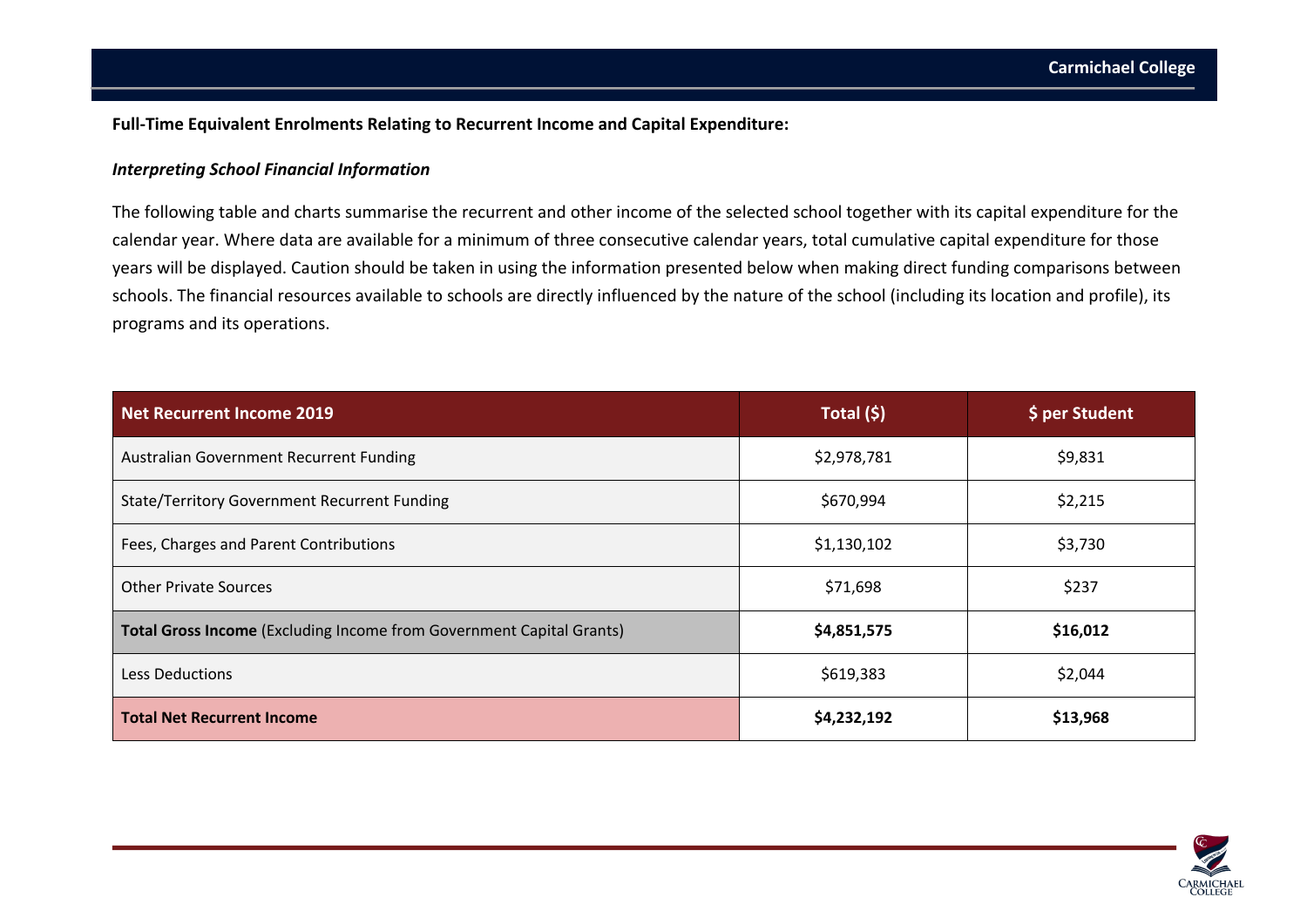| <b>Capital Expenditure 2019</b>                | Total (\$)  | \$Total 2017-2019 |
|------------------------------------------------|-------------|-------------------|
| Australian Government Capital Expenditure      | \$320,000   | \$1,020,000       |
| State/Territory Government Capital Expenditure | \$1,813,648 | \$2,845,272       |
| New School Loans                               | \$2,680,707 | \$3,980,707       |
| Income Allocated to Current Capital Projects   | \$302,384   | \$565,442         |
| Other                                          |             |                   |
| <b>Total Capital Expenditure</b>               | \$5,116,739 | \$8,411,421       |

*https://www.myschool.edu.au/Finance/Index/113793/CarmichaelCollege/51519/2019*

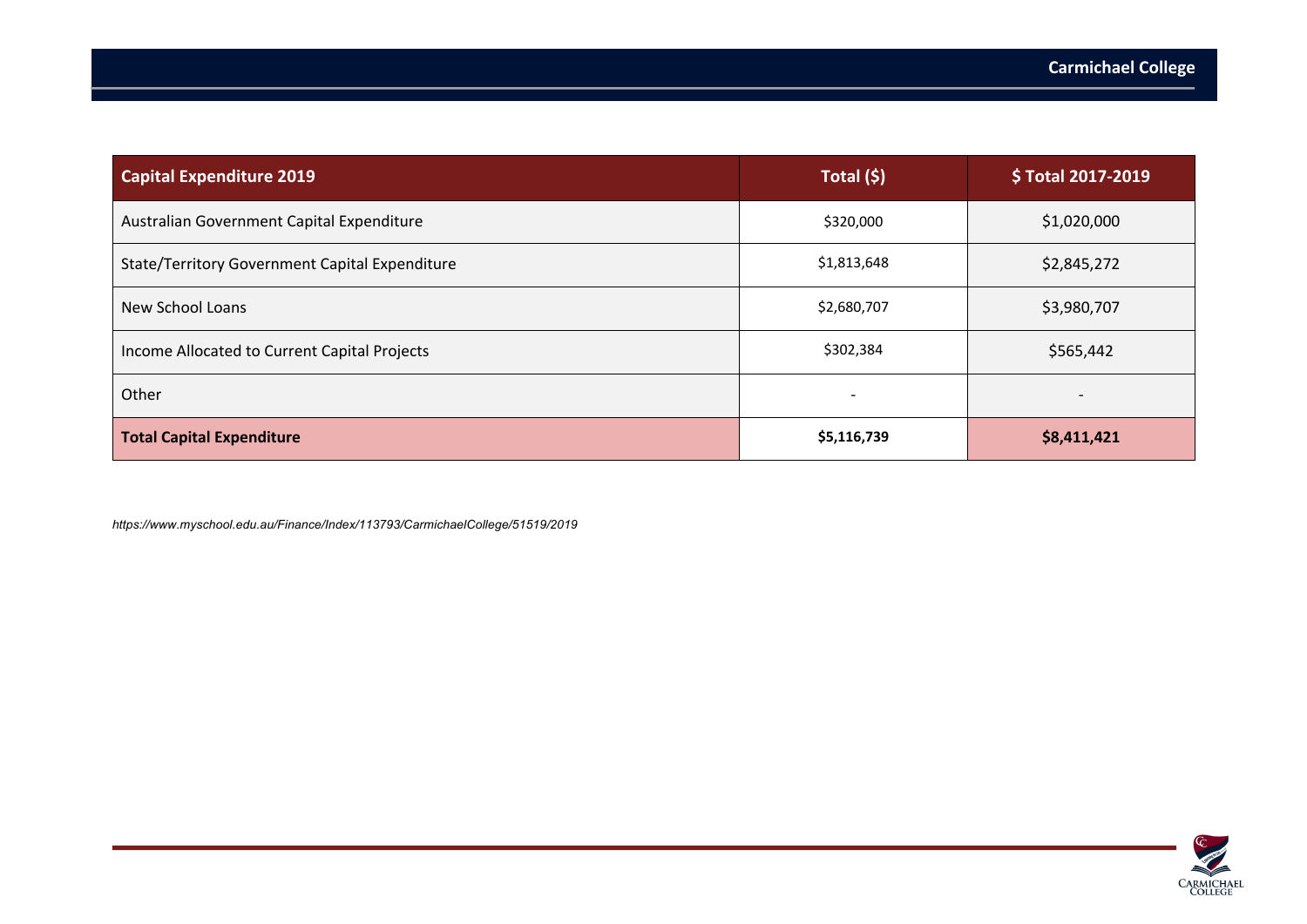## Our Staff Profile

| <b>Teaching Staff - Part Time</b>     | <b>Teaching Staff - Full Time</b>     |
|---------------------------------------|---------------------------------------|
| Male $-1.5$                           | Male - 6                              |
| Female $-4.4$                         | Female - 12                           |
| <b>Non-Teaching Staff - Part Time</b> | <b>Non-Teaching Staff - Full Time</b> |
| Male 0                                | Male - $2$                            |
| Female $-18.8$                        | Female - 0                            |

#### **Staff Composition:** (as reported in the Commonwealth Census Data August, 2019)

#### **Qualifications of all Teachers for 2019**:

| <b>Qualification</b>   | <b>Either Detail the Number or the Percentage of</b><br><b>Classroom Teachers and School Leaders at</b><br><b>School who Hold this Qualification</b> |
|------------------------|------------------------------------------------------------------------------------------------------------------------------------------------------|
| Doctorate or Higher    |                                                                                                                                                      |
| <b>Masters</b>         | 2                                                                                                                                                    |
| <b>Bachelor Degree</b> | 20                                                                                                                                                   |
| Diploma                |                                                                                                                                                      |
| Certificate            |                                                                                                                                                      |

#### **Expenditure on and Teacher Participation in Professional Development:**

#### a) Teacher Participation in Professional Development

| <b>Description of PD Activity</b>                                                      | <b>Number of Teachers Participating in Activity</b> |  |
|----------------------------------------------------------------------------------------|-----------------------------------------------------|--|
| Reading to Learn                                                                       |                                                     |  |
| Assessment - writing rubrixes                                                          |                                                     |  |
| First Aid, Workplace Health and Safety                                                 |                                                     |  |
| <b>Child Protection</b>                                                                | 100% Teacher Participation                          |  |
| DSE and DDA                                                                            |                                                     |  |
| <b>NCCD</b>                                                                            |                                                     |  |
| Total number of teachers participating in at<br>least one activity in the program year | All                                                 |  |

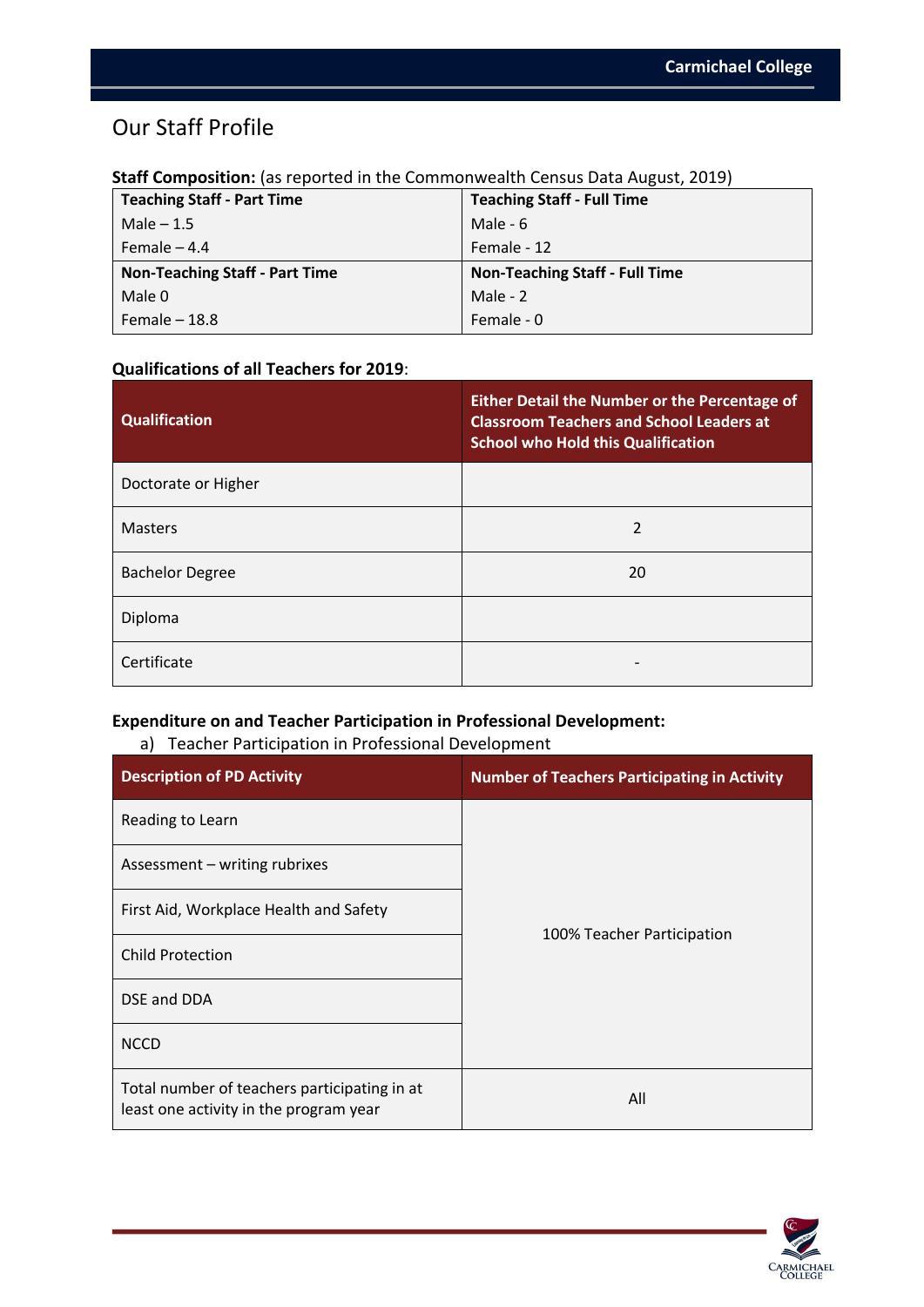#### b) Expenditure on Professional Development

| <b>Total Number of Teachers</b>                                                                     | <b>Average Expenditure</b><br>on PD per Teacher |
|-----------------------------------------------------------------------------------------------------|-------------------------------------------------|
| 23.9 (Full and Part-time teachers)                                                                  | \$1,416                                         |
| The total funds expended on teacher professional development in 2019                                | \$33,849                                        |
| The proportion of the teaching staff involved in professional<br>development activities during 2019 | 100%                                            |
| Professional learning is facilitated through Carmichael College staff, Independent Schools Qld,     |                                                 |

Christian Schools Australia, QCAA, ACER, Early Years Centre, R2L/Education Queensland

#### **Average staff attendance for the school, based on unplanned absences of sick and emergency leave periods of up to 5 days:**

| <b>Number of Staff</b>                                                                                                        | <b>Number of School Days</b> | <b>Total Days Staff Absences</b> | <b>Average Staff</b><br><b>Attendance Rate</b> |
|-------------------------------------------------------------------------------------------------------------------------------|------------------------------|----------------------------------|------------------------------------------------|
| 23.9                                                                                                                          | 195 Teaching Days            | 130 days                         | 97.21%                                         |
| For permanent and temporary classroom teachers and school leaders the average staff<br>attendance rate was in 2019 was 96.64% |                              |                                  |                                                |

#### **Proportion of teaching staff retained from the previous year:**

| <b>Number of permanent</b><br>teaching staff at end of<br>previous year | <b>Number of these staff</b><br>retained in the following year<br>(the program year) | % Retention Rate |
|-------------------------------------------------------------------------|--------------------------------------------------------------------------------------|------------------|
| 16                                                                      | $16*$                                                                                | 100%             |
| *including staff on maternity leave                                     |                                                                                      |                  |

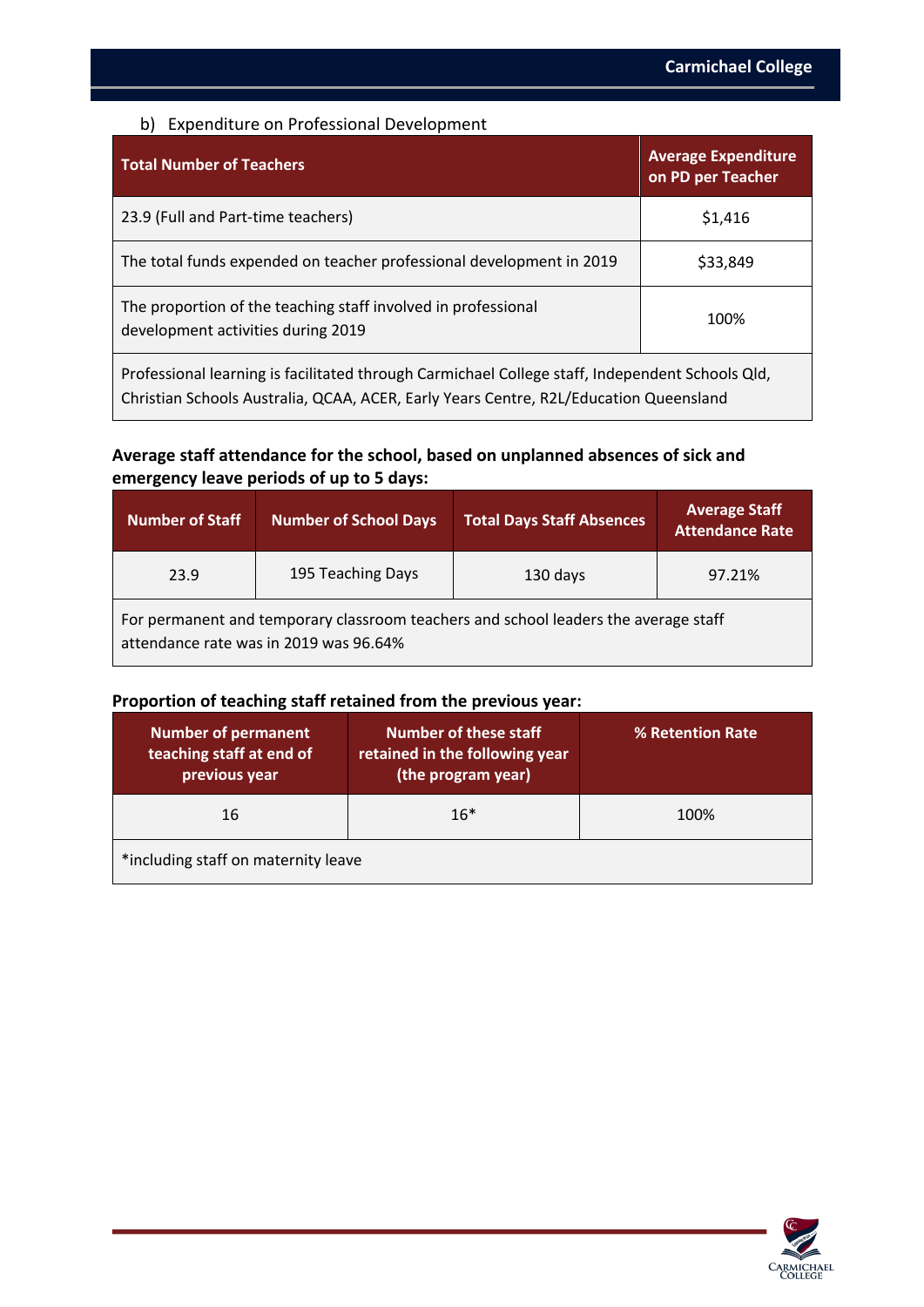## Key Student Outcomes

#### **Average student attendance rate (%) for Term 3**

| Number of Possible<br><b>Attendance Days</b>                                        | <b>Total Number of</b><br><b>Students</b> | <b>Total Number of Days</b><br><b>Absent</b> | <b>Total Attendance</b> |
|-------------------------------------------------------------------------------------|-------------------------------------------|----------------------------------------------|-------------------------|
| 10.418                                                                              | 227                                       | 963.25                                       | 9.454.75                |
| The average attendance rate for the whole school as a percentage in 2019 was 90.75% |                                           |                                              |                         |

| <b>Year Levels</b> | Average Attendance Rate for Each Year Level as a Percentage in 2019 |
|--------------------|---------------------------------------------------------------------|
| Year 1             | 91.65%                                                              |
| Year 2             | 89.64%                                                              |
| Year 3             | 91.65%                                                              |
| Year 4             | 88.41%                                                              |
| Year 5             | 92.92%                                                              |
| Year 6             | 90.45%                                                              |

Absenteeism is managed in accordance with Carmichael College Policies on Absenteeism, Pastoral Care and Behaviour Management. Student absences are monitored daily and managed by the Principal. Parents are contacted to discuss irregular or persistence absences. Formal procedures are actioned for unauthorised absences.